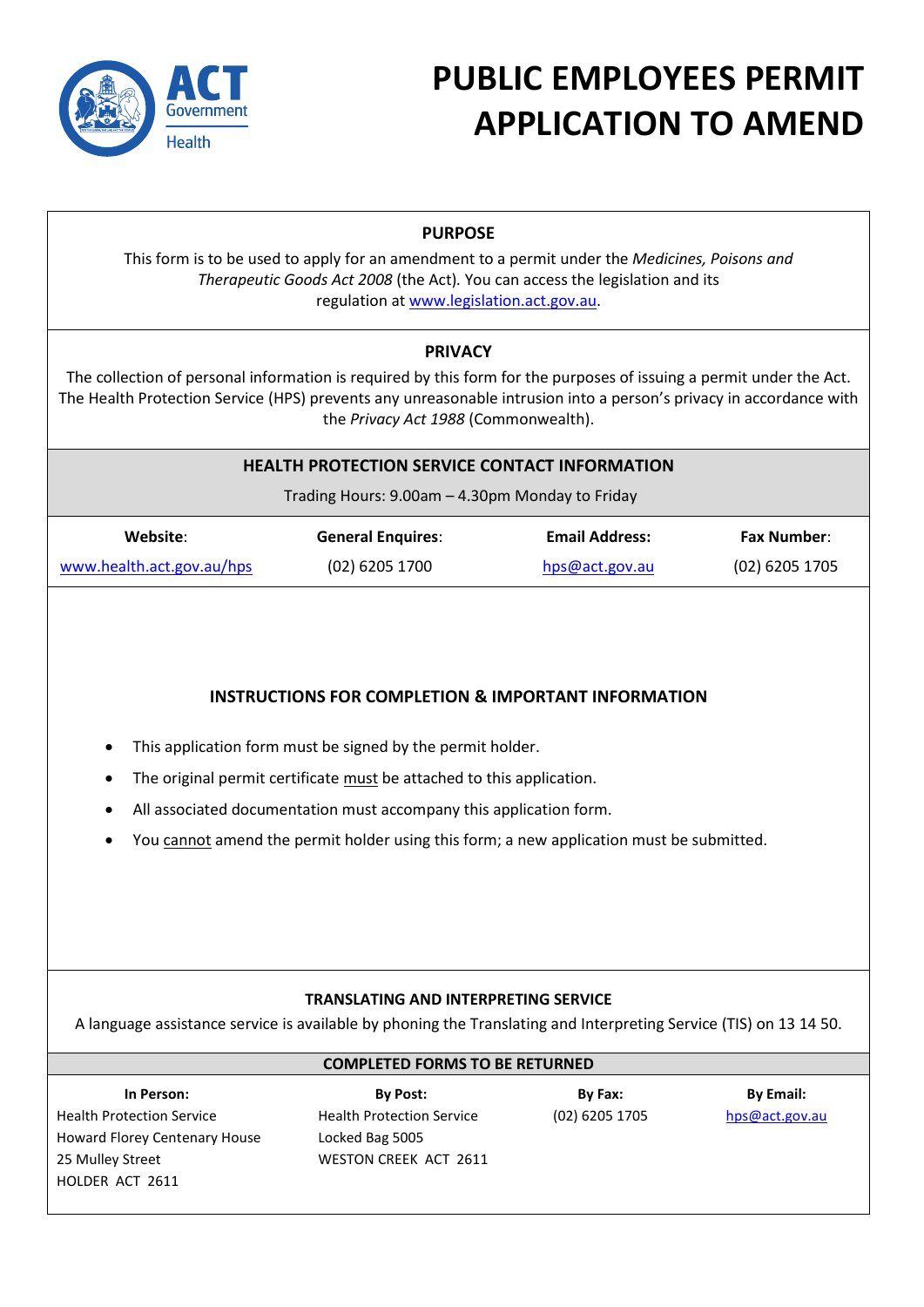| <b>REQUIRED INFORMATION (must be completed)</b>                                                                                                                                                      |                                   |                                   |                       |                        |                   |
|------------------------------------------------------------------------------------------------------------------------------------------------------------------------------------------------------|-----------------------------------|-----------------------------------|-----------------------|------------------------|-------------------|
| <b>PERMIT NUMBER:</b>                                                                                                                                                                                | <b>FILE NUMBER:</b>               |                                   | <b>EXPIRY DATE:</b>   |                        |                   |
| NAME OF GOVERNMENT DEPARTMENT OR AGENCY:<br>(As appears on current permit certificate)                                                                                                               |                                   |                                   |                       |                        |                   |
| <b>PARTICULARS OF AMENDMENT (Must be completed)</b>                                                                                                                                                  |                                   |                                   |                       |                        |                   |
| Please indicate which variation you are applying for and ONLY complete the sections relevant to your changes.                                                                                        |                                   |                                   |                       |                        |                   |
| <b>Postal Details</b><br><b>Business Details</b><br><b>Contact Details</b><br><b>Additional Authorised Person</b>                                                                                    |                                   |                                   |                       |                        |                   |
| Details of use<br><b>Authorised Substance</b><br>Details of Program<br><b>Security Arrangements</b>                                                                                                  |                                   |                                   |                       |                        |                   |
| <b>BUSINESS DETAILS</b>                                                                                                                                                                              |                                   |                                   |                       |                        |                   |
| NEW NAME OF GOVERNMENT DEPARTMENT OR AGENCY (if applicable):                                                                                                                                         |                                   |                                   |                       |                        |                   |
| PHYSICAL ADDRESS OF AGENCY, DEPARTMENT, BRANCH or SECTION OFFICE                                                                                                                                     |                                   |                                   |                       |                        |                   |
| <b>STREET NUMBER:</b>                                                                                                                                                                                |                                   | <b>PROPERTY NAME:</b>             |                       |                        |                   |
| <b>STREET ADDRESS:</b>                                                                                                                                                                               |                                   |                                   |                       |                        |                   |
| <b>SUBURB:</b>                                                                                                                                                                                       | <b>STATE:</b><br><b>POSTCODE:</b> |                                   |                       |                        |                   |
|                                                                                                                                                                                                      |                                   |                                   |                       |                        |                   |
| <b>CONTACT DETAILS - OFFICE ONSITE PERSON</b>                                                                                                                                                        |                                   |                                   |                       |                        |                   |
| <b>GIVEN NAME:</b>                                                                                                                                                                                   |                                   |                                   | <b>FAMILY NAME:</b>   |                        |                   |
| <b>BUSINESS PHONE:</b>                                                                                                                                                                               |                                   |                                   | <b>MOBILE PHONE:</b>  |                        |                   |
| <b>AFTER HOURS PHONE:</b>                                                                                                                                                                            |                                   |                                   | FAX:                  |                        |                   |
| <b>EMAIL ADDRESS:</b>                                                                                                                                                                                |                                   |                                   |                       |                        |                   |
| <b>POSTAL DETAILS - CORRESPONDENCE POSTAL ADDRESS</b>                                                                                                                                                |                                   |                                   |                       |                        |                   |
| <b>STREET NUMBER/PO BOX:</b>                                                                                                                                                                         |                                   | <b>STREET NAME:</b>               |                       |                        |                   |
| <b>SUBURB:</b>                                                                                                                                                                                       |                                   | <b>STATE:</b><br><b>POSTCODE:</b> |                       |                        |                   |
|                                                                                                                                                                                                      |                                   |                                   |                       |                        |                   |
| <b>ADDITIONAL AUTHORISED PERSON DETAILS</b>                                                                                                                                                          |                                   |                                   |                       |                        |                   |
| Details of each other person proposed to be authorised to deal under the Permit.                                                                                                                     |                                   |                                   |                       |                        |                   |
| If insufficient space provided to record all details, please attach additional information to this application.                                                                                      |                                   |                                   |                       |                        |                   |
| Person(s) may be listed on the permit by individual name or public employee position number.<br>Do you wish for authorised person(s) to be listed on permit by Name $\Box$ or Position Number $\Box$ |                                   |                                   |                       |                        |                   |
| If listed by Position Number, Duty Statements attached: Yes $\Box$ No $\Box$                                                                                                                         |                                   |                                   |                       |                        |                   |
| <b>GIVEN NAMES</b>                                                                                                                                                                                   | <b>FAMILY NAME</b>                |                                   | <b>POSITION TITLE</b> | <b>POSITION NUMBER</b> | <b>OCCUPATION</b> |
|                                                                                                                                                                                                      |                                   |                                   |                       |                        |                   |
|                                                                                                                                                                                                      |                                   |                                   |                       |                        |                   |
|                                                                                                                                                                                                      |                                   |                                   |                       |                        |                   |
|                                                                                                                                                                                                      |                                   |                                   |                       |                        |                   |
|                                                                                                                                                                                                      |                                   |                                   |                       |                        |                   |
|                                                                                                                                                                                                      |                                   |                                   |                       |                        |                   |
|                                                                                                                                                                                                      |                                   |                                   |                       |                        |                   |
|                                                                                                                                                                                                      |                                   |                                   |                       |                        |                   |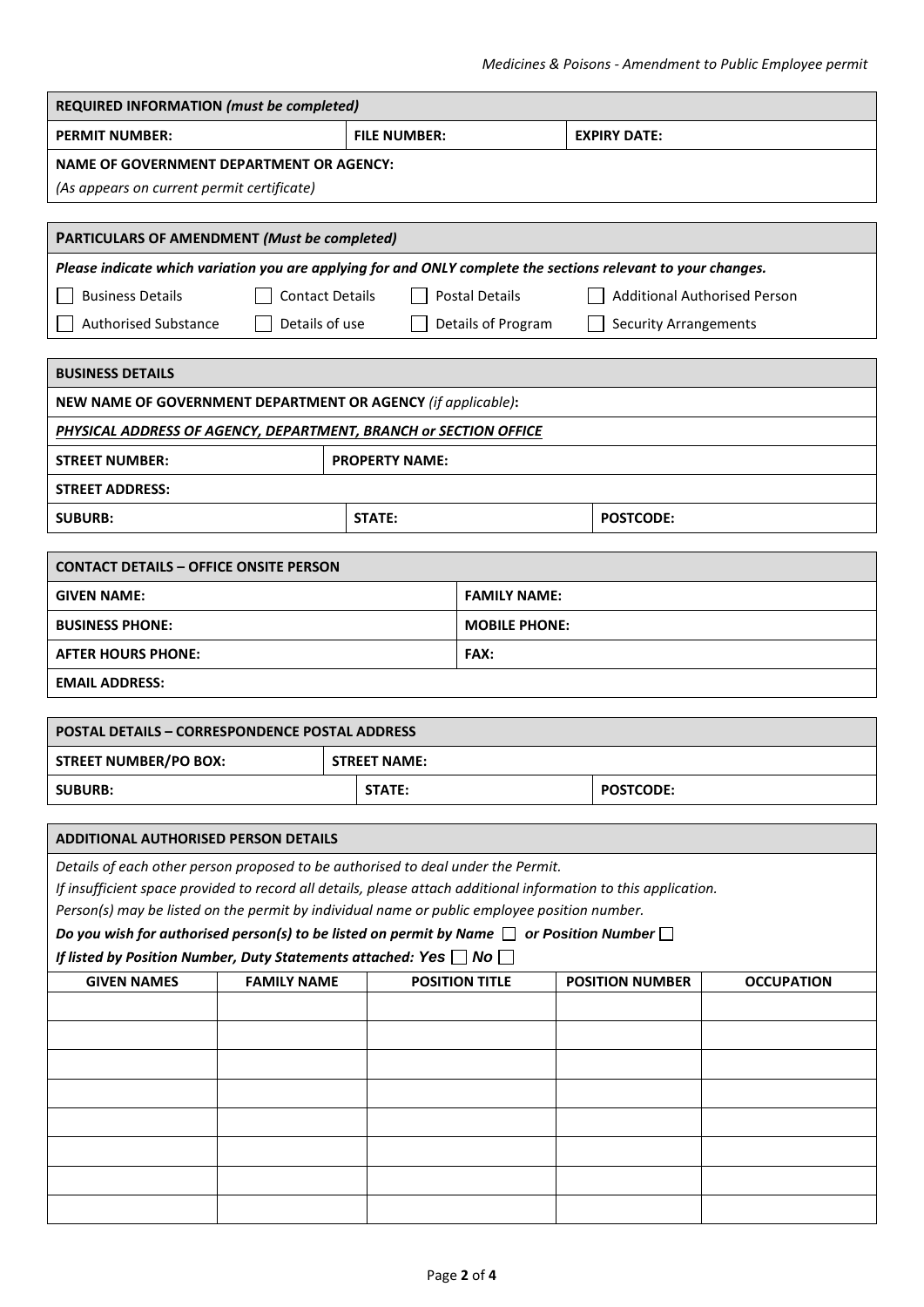## **PARTICULARS OF AMENDMENT** *(CONTINUED)*

| AUTHORISED SUBSTANCE OR THERAPEUTIC GOOD (applicable to all permits) |                 |                          |                          |                        |  |
|----------------------------------------------------------------------|-----------------|--------------------------|--------------------------|------------------------|--|
| <b>SUBSTANCE DETAILS:</b>                                            |                 |                          |                          |                        |  |
| <b>NAME OF SUBSTANCE</b>                                             | <b>STRENGTH</b> | <b>FORM OF SUBSTANCE</b> | <b>MAXIMUM QUANTITY*</b> | <b>TOTAL QUANTITY*</b> |  |
|                                                                      |                 |                          |                          |                        |  |
|                                                                      |                 |                          |                          |                        |  |
|                                                                      |                 |                          |                          |                        |  |
|                                                                      |                 |                          |                          |                        |  |
|                                                                      |                 |                          |                          |                        |  |
|                                                                      |                 |                          |                          |                        |  |
|                                                                      |                 |                          |                          |                        |  |
|                                                                      |                 |                          |                          |                        |  |
|                                                                      |                 |                          |                          |                        |  |

**\*** *Maximum Quantity:* the quantity that would be possessed under the licence at any one time.

**\*** *Total Quantity:* the quantity that may be possessed during the licence period.

#### **DETAILS OF USE**

*Please provide:*

- *details of the situations in which the proposed medicines will be used (e.g operational protocols).*
- *details of workplaces and/or community venues at which the relevant medicines are proposed to be administered.*

### **DETAILS OF PROGRAM**

## **PROGRAM/PROJECT TITLE:**

**DESCRIPTION OF THE PROGRAM/PROJECT:** *(include an explanation of why it cannot be carried out satisfactorily without the use of the proposed regulated substance(s):*